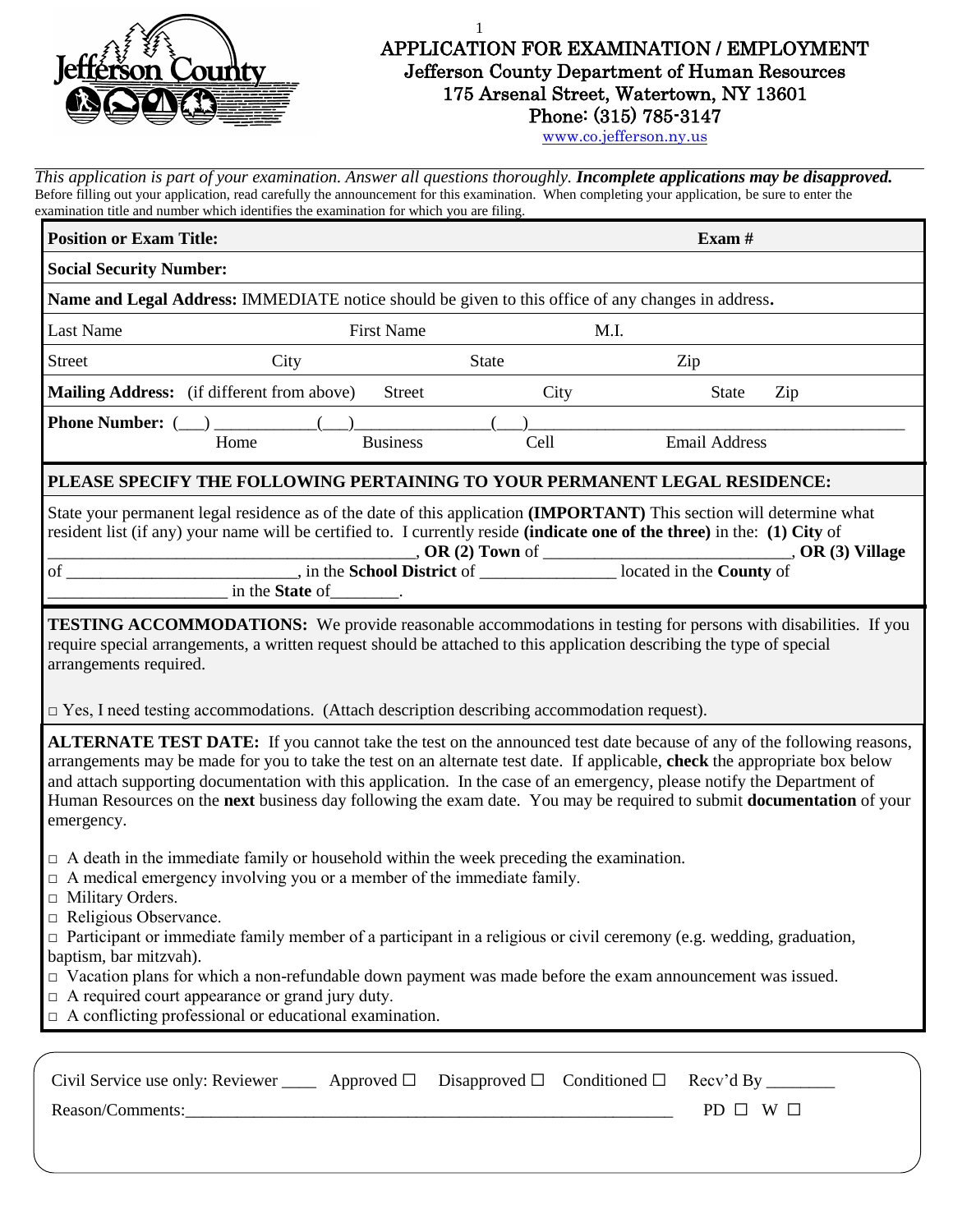| Are you 18 years of age or older?                                 |                                                                                                                                                                                            |                                                                                |                                                                                            | $\Box$ YES $\Box$ NO                            | If no, you must supply a work permit. |                                                   |                                                                                                                                                                                                                                                                                                                                                                                     |  |                                   |               |                                  |           |
|-------------------------------------------------------------------|--------------------------------------------------------------------------------------------------------------------------------------------------------------------------------------------|--------------------------------------------------------------------------------|--------------------------------------------------------------------------------------------|-------------------------------------------------|---------------------------------------|---------------------------------------------------|-------------------------------------------------------------------------------------------------------------------------------------------------------------------------------------------------------------------------------------------------------------------------------------------------------------------------------------------------------------------------------------|--|-----------------------------------|---------------|----------------------------------|-----------|
|                                                                   |                                                                                                                                                                                            |                                                                                | Are you a citizen of the United States?<br>authorized to work in the United States.        |                                                 |                                       | $\Box$ YES $\Box$ NO                              | If selected for employment, you will be required to submit documentary proof of citizenship or status as a foreign citizen                                                                                                                                                                                                                                                          |  |                                   |               |                                  |           |
|                                                                   |                                                                                                                                                                                            |                                                                                | Do you have a High School diploma?<br>If YES, NAME AND LOCATION OF HIGH SCHOOL:            |                                                 |                                       | $\Box$ YES $\Box$ NO                              |                                                                                                                                                                                                                                                                                                                                                                                     |  |                                   |               |                                  |           |
|                                                                   |                                                                                                                                                                                            |                                                                                | Or, a High School Equivalency Diploma (GED)?<br>If YES, GOVERNMENT AUTHORITY (GED) NUMBER: |                                                 |                                       | $\Box$ YES $\Box$ NO                              |                                                                                                                                                                                                                                                                                                                                                                                     |  |                                   |               |                                  |           |
|                                                                   |                                                                                                                                                                                            |                                                                                |                                                                                            |                                                 |                                       |                                                   | If college course work is required to meet the minimum qualifications, you must submit a copy of your transcript.                                                                                                                                                                                                                                                                   |  |                                   |               |                                  |           |
|                                                                   | <b>INDICATE COLLEGE,</b><br><b>SPACE BELOW:</b>                                                                                                                                            |                                                                                | UNIVERSITY, PROFESSIONAL,<br>or TECHNICAL SCHOOLS(S) IN                                    | <b>TOTAL</b><br><b>CREDITS</b><br><b>EARNED</b> |                                       | <b>TYPE OF</b><br><b>DEGREE</b><br><b>EARNED</b>  | <b>MAJOR SUBJECT</b><br><b>OR COURSE</b>                                                                                                                                                                                                                                                                                                                                            |  | <b>DID YOU</b><br><b>Graduate</b> |               | <b>DEGREE</b><br><b>EXPECTED</b> |           |
|                                                                   | <b>NAME OF SCHOOL:</b>                                                                                                                                                                     |                                                                                |                                                                                            |                                                 |                                       |                                                   |                                                                                                                                                                                                                                                                                                                                                                                     |  | $\neg$ YES<br>$\square NO$        |               | <b>MO</b>                        | <b>YR</b> |
|                                                                   | Address (City, State):                                                                                                                                                                     |                                                                                |                                                                                            |                                                 |                                       |                                                   |                                                                                                                                                                                                                                                                                                                                                                                     |  |                                   |               |                                  |           |
|                                                                   | <b>NAME OF SCHOOL:</b>                                                                                                                                                                     |                                                                                |                                                                                            |                                                 |                                       |                                                   |                                                                                                                                                                                                                                                                                                                                                                                     |  | $\neg$ YES<br>$\square$ NO        |               | <b>MO</b>                        | <b>YR</b> |
|                                                                   | Address (City, State):                                                                                                                                                                     |                                                                                |                                                                                            |                                                 |                                       |                                                   |                                                                                                                                                                                                                                                                                                                                                                                     |  |                                   |               |                                  |           |
|                                                                   |                                                                                                                                                                                            |                                                                                |                                                                                            |                                                 |                                       |                                                   | LICENSES/CERTIFICATES OR OTHER AUTHORIZATIONS TO PRACTICE A SKILL, TRADE OR PROFESSION:                                                                                                                                                                                                                                                                                             |  |                                   |               |                                  |           |
| License or Certificate<br>Skill, Trade or<br>Profession<br>Number |                                                                                                                                                                                            | Issued by:<br>(Name of City, State, or Agency)                                 |                                                                                            |                                                 |                                       | <b>License Dates</b><br>(Mo/Day/Yr)<br>From<br>To |                                                                                                                                                                                                                                                                                                                                                                                     |  | Permanent<br>To<br>From           |               |                                  |           |
|                                                                   |                                                                                                                                                                                            |                                                                                |                                                                                            |                                                 |                                       |                                                   |                                                                                                                                                                                                                                                                                                                                                                                     |  |                                   |               |                                  |           |
|                                                                   |                                                                                                                                                                                            |                                                                                |                                                                                            |                                                 |                                       |                                                   | Date of Expiration: Class of License: Endorsements: Class of License 2014                                                                                                                                                                                                                                                                                                           |  |                                   | Restrictions: |                                  |           |
|                                                                   |                                                                                                                                                                                            |                                                                                | <b>COMPLETE ALL QUESTIONS:</b>                                                             |                                                 |                                       |                                                   |                                                                                                                                                                                                                                                                                                                                                                                     |  |                                   |               |                                  |           |
| $\Box$ YES                                                        | $\Box\mathrm{NO}$                                                                                                                                                                          |                                                                                |                                                                                            |                                                 |                                       |                                                   | Were you ever discharged from any employment except for lack of work or funds, disability or medical condition?                                                                                                                                                                                                                                                                     |  |                                   |               |                                  |           |
| $\Box$ YES                                                        | Did you ever resign from any employment rather than face discharge?<br>$\square$ NO                                                                                                        |                                                                                |                                                                                            |                                                 |                                       |                                                   |                                                                                                                                                                                                                                                                                                                                                                                     |  |                                   |               |                                  |           |
| $\Box$ YES                                                        | Did you ever receive a discharge from the Armed Forces of the United States which was other than "Honorable" or<br>$\square$ NO<br>which was issued under other than honorable conditions? |                                                                                |                                                                                            |                                                 |                                       |                                                   |                                                                                                                                                                                                                                                                                                                                                                                     |  |                                   |               |                                  |           |
| $\Box$ YES                                                        | $\square$ NO                                                                                                                                                                               |                                                                                | Have you ever been convicted of any crime(s) (felony or misdemeanor)?                      |                                                 |                                       |                                                   |                                                                                                                                                                                                                                                                                                                                                                                     |  |                                   |               |                                  |           |
| $\Box$ YES                                                        | $\square$ NO                                                                                                                                                                               |                                                                                | Are you now under charges for any crime $(s)$ ?                                            |                                                 |                                       |                                                   |                                                                                                                                                                                                                                                                                                                                                                                     |  |                                   |               |                                  |           |
| $\Box$ YES                                                        | $\square$ NO                                                                                                                                                                               | If yes, indicate years of service:<br>Are you an Exempt Volunteer Firefighter? |                                                                                            |                                                 |                                       |                                                   |                                                                                                                                                                                                                                                                                                                                                                                     |  |                                   |               |                                  |           |
|                                                                   |                                                                                                                                                                                            |                                                                                |                                                                                            |                                                 |                                       |                                                   | If you answered $(YES)$ to any of these questions, provide full details on a separate $8\frac{1}{2} \times 11$ sheet of paper attached to<br>this application. Your failure to answer any of these questions or to provide sufficient details will significantly delay a<br>determination concerning your qualifications and may deprive you of potential employment opportunities. |  |                                   |               |                                  |           |

2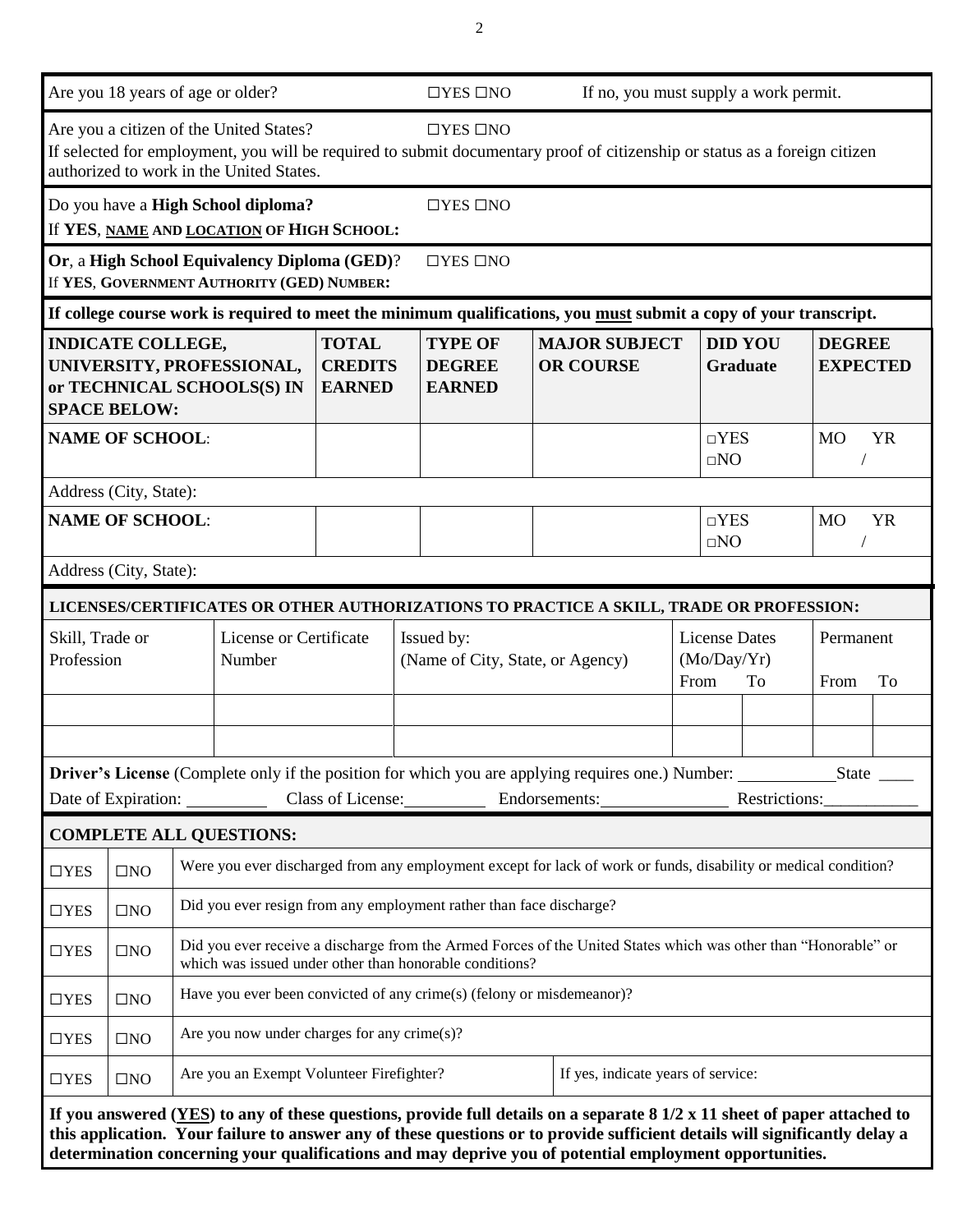| <b>EXPERIENCE:</b> Begin with the most recent employment. List all employment or military service that shows you meet the minimum qualifications for                   |
|------------------------------------------------------------------------------------------------------------------------------------------------------------------------|
| the examination. Omissions or vagueness will not be interpreted in your favor. You are responsible for an accurate and clear description of your                       |
| experience. DO NOT SUBSTITUTE A RESUME. Under "DUTIES" describe the nature of work which you personally performed including the                                        |
| estimated percentage of time spent on each type of activity. If you supervised, state how many people and the nature of such supervision. Part-time                    |
| experience will be prorated unless otherwise stated on the announcement. If more space is needed, attach $8\frac{1}{2} \times 11$ sheets of paper. Sheets must contain |
| all information as requested on this form. (E.g. number of hours worked per week, dates of employment, etc)                                                            |

| <b>LENGTH OF EMPLOYMENT</b><br>Month/Year to Month/Year | <b>EMPLOYER</b> | <b>ADDRESS</b> | CITY, STATE, ZIP CODE |
|---------------------------------------------------------|-----------------|----------------|-----------------------|
|                                                         |                 |                |                       |
| HOURS WORKED PER WEEK                                   | <b>DUTIES:</b>  |                |                       |
| YOUR TITLE                                              |                 |                |                       |
| TYPE OF BUSINESS                                        |                 |                |                       |
| NAME AND TITLE OF SUPERVISOR                            |                 |                |                       |
| <b>REASON FOR LEAVING</b>                               |                 |                |                       |
| <b>LENGTH OF EMPLOYMENT</b><br>Month/Year to Month/Year | <b>EMPLOYER</b> | <b>ADDRESS</b> | CITY, STATE, ZIP CODE |
| HOURS WORKED PER WEEK                                   | <b>DUTIES:</b>  |                |                       |
| YOUR TITLE                                              |                 |                |                       |
| TYPE OF BUSINESS                                        |                 |                |                       |
| NAME AND TITLE OF SUPERVISOR                            |                 |                |                       |
| <b>REASON FOR LEAVING</b>                               |                 |                |                       |
|                                                         | <b>EMPLOYER</b> | <b>ADDRESS</b> |                       |
| <b>LENGTH OF EMPLOYMENT</b><br>Month/Year to Month/Year |                 |                | CITY, STATE, ZIP CODE |
| HOURS WORKED PER WEEK                                   | <b>DUTIES:</b>  |                |                       |
| YOUR TITLE                                              |                 |                |                       |
| TYPE OF BUSINESS                                        |                 |                |                       |
| NAME AND TITLE OF SUPERVISOR                            |                 |                |                       |
| <b>REASON FOR LEAVING</b>                               |                 |                |                       |
| <b>LENGTH OF EMPLOYMENT</b><br>Month/Year to Month/Year | <b>EMPLOYER</b> | <b>ADDRESS</b> | CITY, STATE, ZIP CODE |
| HOURS WORKED PER WEEK                                   | <b>DUTIES:</b>  |                |                       |
| YOUR TITLE                                              |                 |                |                       |
| TYPE OF BUSINESS                                        |                 |                |                       |
| NAME AND TITLE OF SUPERVISOR                            |                 |                |                       |